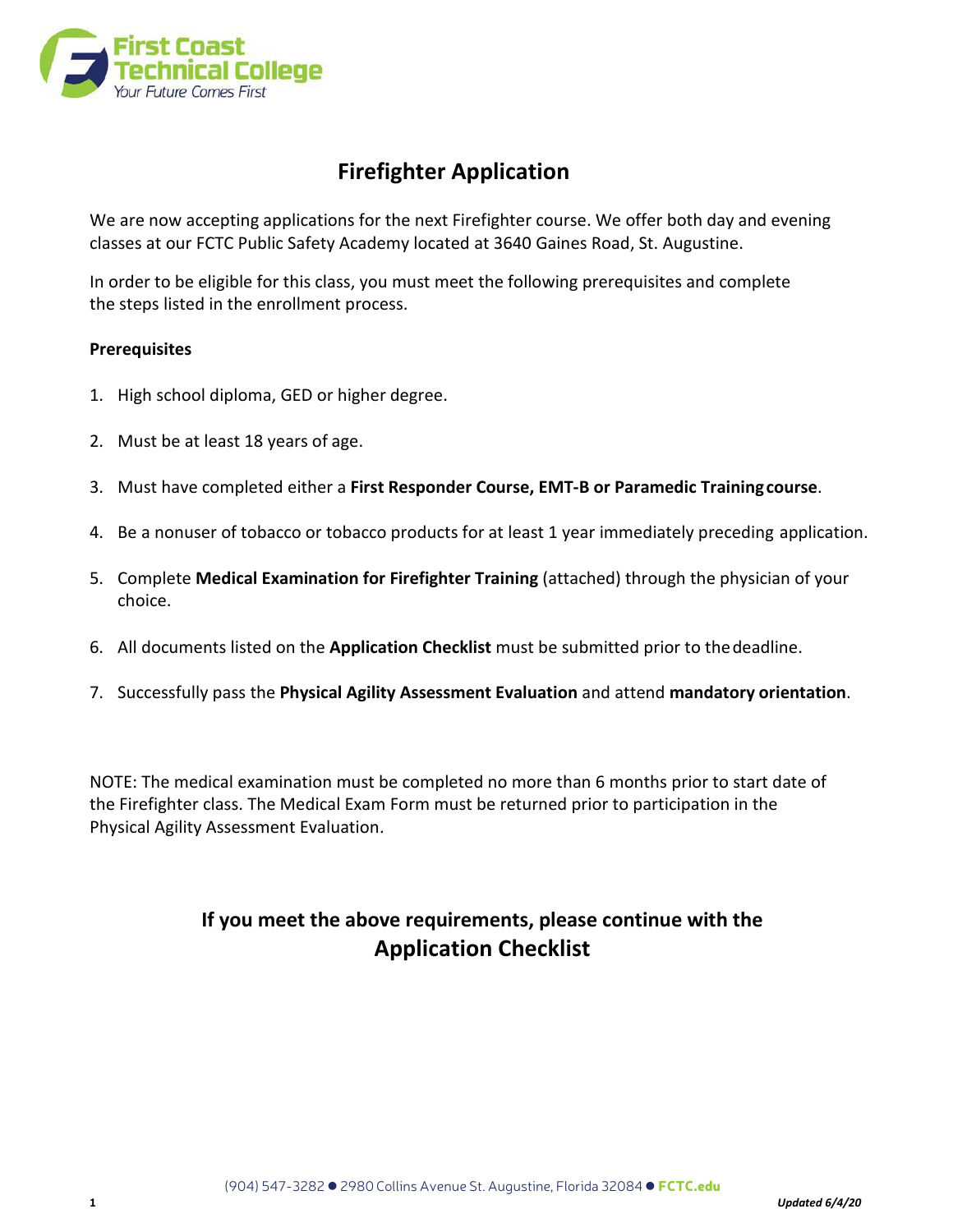

# **Application Checklist**

**Step One:** To register as an **FCTC student**, complete the following tasks:

- $\Box$  Request your official sealed high school or GED transcripts. If you have an Associate degree or higher, this can be sent in lieu of high school or GED transcripts. Click here to learn how to submit your official sealed Transcripts. **<https://fctc.edu/transcripts/>**
- Go to your program on **[FCTC.edu](https://fctc.edu/programs/paramedic/)** and click **Create My FCTC Account** to start your preregistration, if you have not already.
- $\Box$  Upon receipt of your official transcripts, you will receive email notification which will determineyour **assessment requirements**. See page 5 for more information.
- **Complete the Application packet** which includes **[Florida Residency Affidavit](https://fctc.edu/consumer/florida-residency/)** and all required documents, print and pay at Registration on the Main Campus located at 2980 Collins Avenue in Building A (904) 547-3282.

**Step Two:** To apply for the **Firefighter Program**, complete the application and include a copy of the following documents:

## **Firefighter Application**

- **Original** high school diploma, GED or higher degree submitted for staff to scan and return
- Valid **Assessment Scores** or **Basic Skills Exemption**
- Valid driver's license
- **EMT/ Paramedic or First Responder Certificate**
- **Medical Examination for Firefighter Training** (attached)
- **Tobacco Affidavit** (attached)
- Register for **Physical Agility Exam**
- Submit **Application**

**Please review the Public Safety Calendar on the [website program page](https://fctc.edu/programs/firefighter/) for mandatory orientation and early application dates.**

**All steps must be completed before submitting your application and registering for classes. Only completed application packets will be accepted.**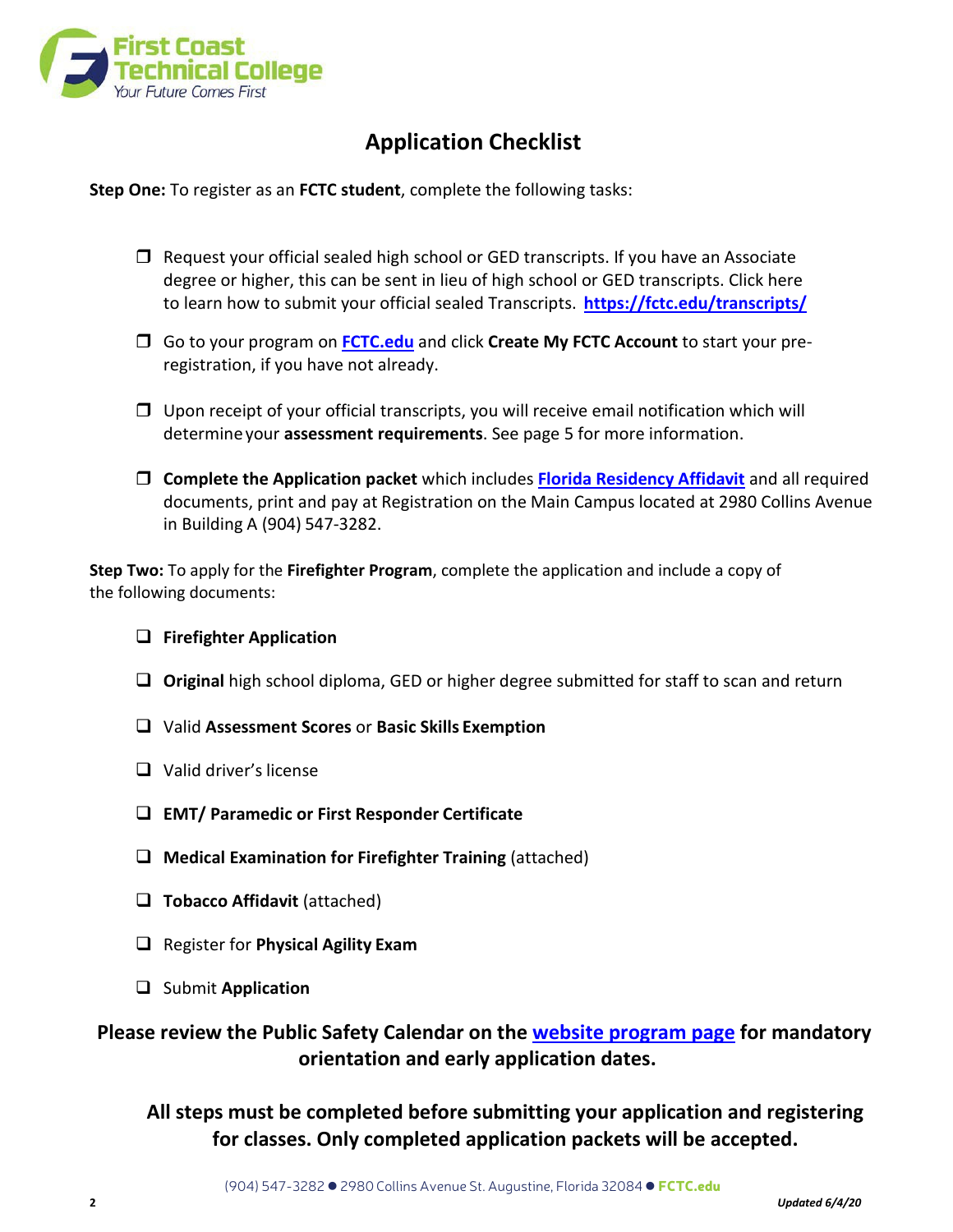

# **ATTENTION: READ BEFORE APPLYING**

Florida Statutes have specific requirements for Firefighter Certification. We suggest you review the statute below to make sure you will be able to obtain certification before deciding to apply.

## **633.412 Firefighters; qualifications for certification**

### A person applying for certification as a firefighter must:

- 1. **Be a high school graduate** or the equivalent, as the term may be determined by the division, and at least 18 years of age.
- 2. **Not have been convicted of a misdemeanor** relating to the certification or to perjury or false statements, **or a felony** or a crime punishable by imprisonment of 1 year or more under the law of the United States or of any state thereof or under the law of any other country, **or dishonorably discharged from any of the Armed Forces** of the United States. "Convicted" means a finding of guilt or the acceptance of a plea of guilty or nolo contendere, in any federal or state court or a court in any other country, without regard to whether a judgment of conviction has been entered by the court having jurisdiction of the case.
- 3. **Submit a set of fingerprints** to the division with a current processing fee. *Instructions will be provided at orientation*. The fingerprints will be forwarded to the Department of Law Enforcement for state processing and forwarded by the Department of Law Enforcement to the Federal Bureau of Investigation for national processing.
- 4. **Have a good moral character** as determined by investigation under procedure established by the division.
- 5. **Be in good physical condition** as determined by a medical examination given by a physician, surgeon, or physician assistant licensed to practice in the state pursuant to chapter 458; an osteopathic physician, surgeon, or physician assistant licensed to practice in the state pursuant to chapter 459; or an advanced registered nurse practitioner licensed to practice in the state pursuant to chapter 464. Such examination may include, but need not be limited to, the National Fire Protection Association Standard 1582. A medical examination evidencing good physical condition shall be submitted to the division, on a form as provided by rule, before an individual is eligible for admission into a course under s. 633.408.
- 6. **Be a nonuser of tobacco** or tobacco products for at least 1 year immediately preceding application, as evidenced by the sworn affidavit of the applicant.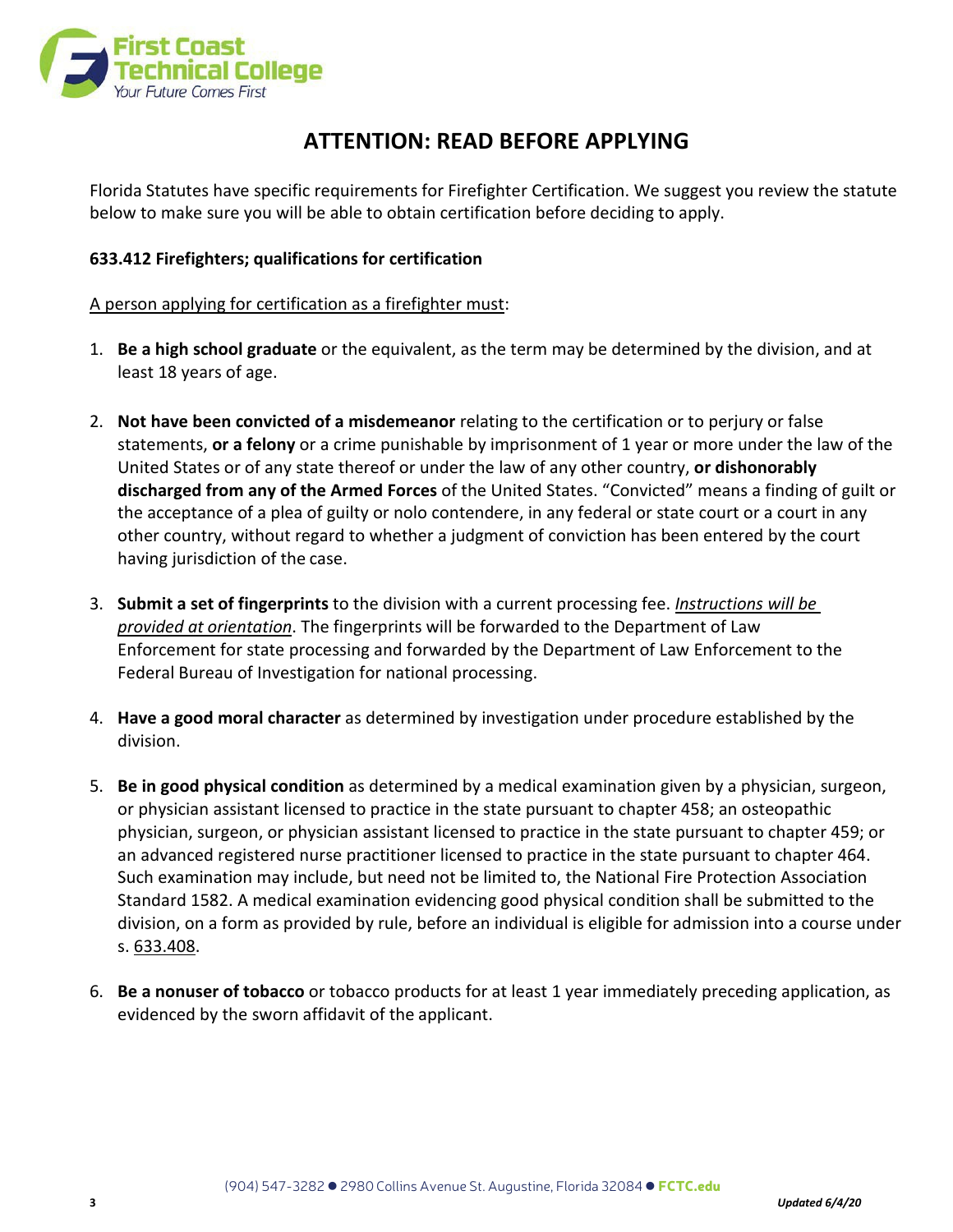

# **Enrollment Process**

## **Course Description**

The Firefighter Training and Certification Program meets all state requirements to become a State Certified Firefighter. Upon successful completion of the training program and passing the State written and practical exams, you will be eligible for a Certificate of Compliance provided you meet all legal requirements as outlined in Florida Statue 633.34. A Certificate of Compliance is the required Certification to work in Florida as a paid firefighter.

This course requires a commitment from the student both physically and mentally to reach the high standards that are required to pass the state exams. Written exams and practical evaluations follow each unit of study.

## **Acceptance into the Program**

Once you have completed the application process by providing all required documents, and have successfully completed the entrance agility test, you will be invited to attend orientation. Students will be accepted into the program on a first come, first served bases. Once the roster has been filled, students will be offered a seat in the next available class.

## **Orientation**

Attendance at the orientation which is held approximately two to four weeks before classes begin, is **mandatory** in order for you to be considered for the program. You must pass the agility test and attend orientation before you will be allowed to register for the course. If you are unable to attend orientation, your application will be re-evaluated with the next pool of applicants. After your second opportunity, your application will be deactivated, and you will have to reapply.

# **Auxiliary Aid**

**FCTC** provides auxiliary aids and services for persons with disabilities. If you need assistance during the course of your study, please visit Student Advising in Building A at the Main FCTC Campus or email **[fctc-studentadvising@stjohns.k12.fl.us.](mailto:fctc-studentadvising@stjohns.k12.fl.us)**

## **Financial Aid**

The Firefighter only program does not qualify for Pell funding, other scholarships might be available.

## **Attendance**

Strict attendance records are maintained, as required by the Bureau of Fire Standards and Training (BFST). The BFST requires that the training center certify that each applicant for Firefighter II certification testing has completed a minimum of 398 hours of overall training. The training center must also verify that each applicant has met the minimum requirements for hours of training in specific subject areas. Attendance is mandatory.

#### **Grades**

A minimum score of 70% is required to pass all tests. An overall average of 70% or better is required at the end of the course for you to be eligible to take the State examination. Specific details for retaking exams will be given to you in the student handbook that is distributed in class.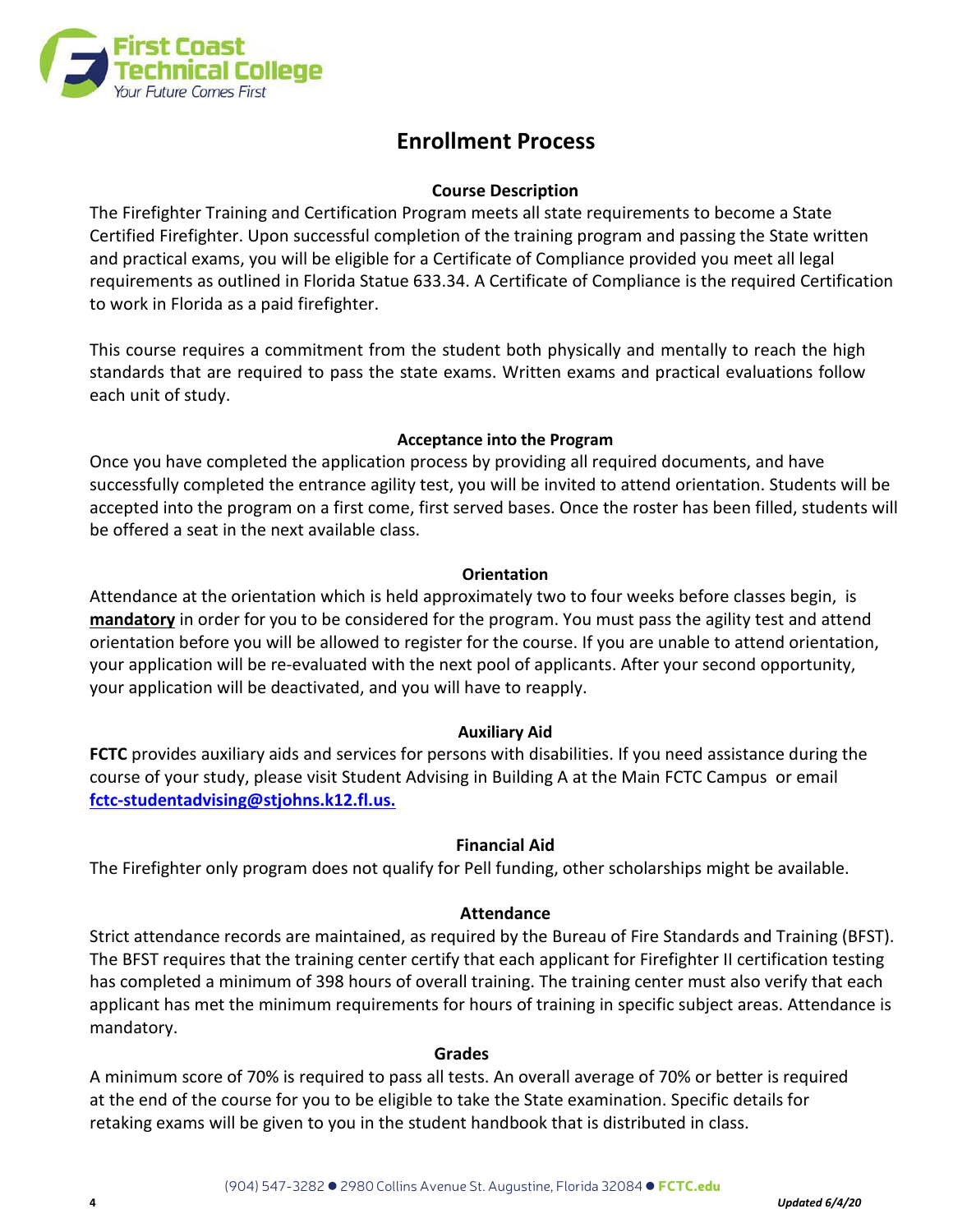

### **Physical Agility Assessment Evaluation- Be Sure You Register/Pay for This Test**

Each applicant must successfully pass a two-part Physical Agility Assessment Evaluation prior to admittance into the program. This evaluation will be administered prior to orientation. Applicants will be notified of date(s) and time of evaluation by email. The following items are requirements for this evaluation:

- Failure of any evolution will result in denial of admission into the program.
- No second attempts will be allowed on any of the events listed below.
- The candidate should dress in athletic clothing which includes long pants, T-shirt and tennis shoes. *No shorts allowed!*

**PART A**: Aerobic Capacity Test: Walk two miles while wearing a self-contained breathing apparatus (SCBA) within 30 minutes or less.

PART B: On-Target Combat Task Test: Must be completed within 7 minutes or less while wearing a SCBA.

- 1. High-Rise Stair Climb-Ascend the exterior stairwell to the 5<sup>th</sup> floor while carrying a section of 2½" hose.
- 2. Hose Hoist-Hoist a roll of  $2\frac{1}{2}$ " hose to the 5<sup>th</sup> floor window and pull the hose into the window.
- 3. Forcible Entry Evolution- Drive a slide 5' utilizing a 12-pound sledgehammer.
- 4. Hose Advance Evolution- Drag a charged 1¾" hose a total of 75'.
- 5. Victim Rescue Evolution- Drag a 165-pound victim a total of 100' while walking backwards.

|                     | <b>Course Length</b>               |  |  |
|---------------------|------------------------------------|--|--|
| Firefighter - Day   | <b>Total: 492 Hours / 13 Weeks</b> |  |  |
| Firefighter - Night | <b>Total: 492 Hours / 25 Weeks</b> |  |  |

## **Program Fees**

Go to your program at [FCTC.edu](https://fctc.edu/programs/emt-paramedic/) and click on **Program Costs** for a complete cost breakdown.

# **Assessment Score Requirements**

Once your official transcripts (high school, GED or college) are reviewed, you will receive an email letting you know if you will need to take an assessment to determine your reading and math abilities or if you are basic skills exempt. To take the assessment, you can pay in person or call (904) 547-3383 or (904) 547- 3381 to make an over the phone payment. Then, to schedule your appointment, contact the Test Center by emailing **fctctesting@stjohns.k12.fl.us** or calling (904) 547-3390.

For those who are interested in assistance to prepare for assessments, Academic Coaching **<https://fctc.edu/programs/coaching/>** is offered through Adult Education by emailing adult[ed@stjohns.k12.fl.us](mailto:adult-ed@stjohns.k12.fl.us) or calling (904) 547-3434.

|                    | <b>CASAS</b>        |     | <b>TABE Scores</b> |     |                              |
|--------------------|---------------------|-----|--------------------|-----|------------------------------|
|                    | <b>Reading Math</b> |     |                    |     | <b>Reading Math Language</b> |
| <b>Firefighter</b> | 244                 | 241 | 597                | 627 | 608                          |

#### **Once accepted, the below requirements are due for the first day of class**

- Bunker gear rental
- Fingerprinting background check
- State Fire Marshall application and testing fee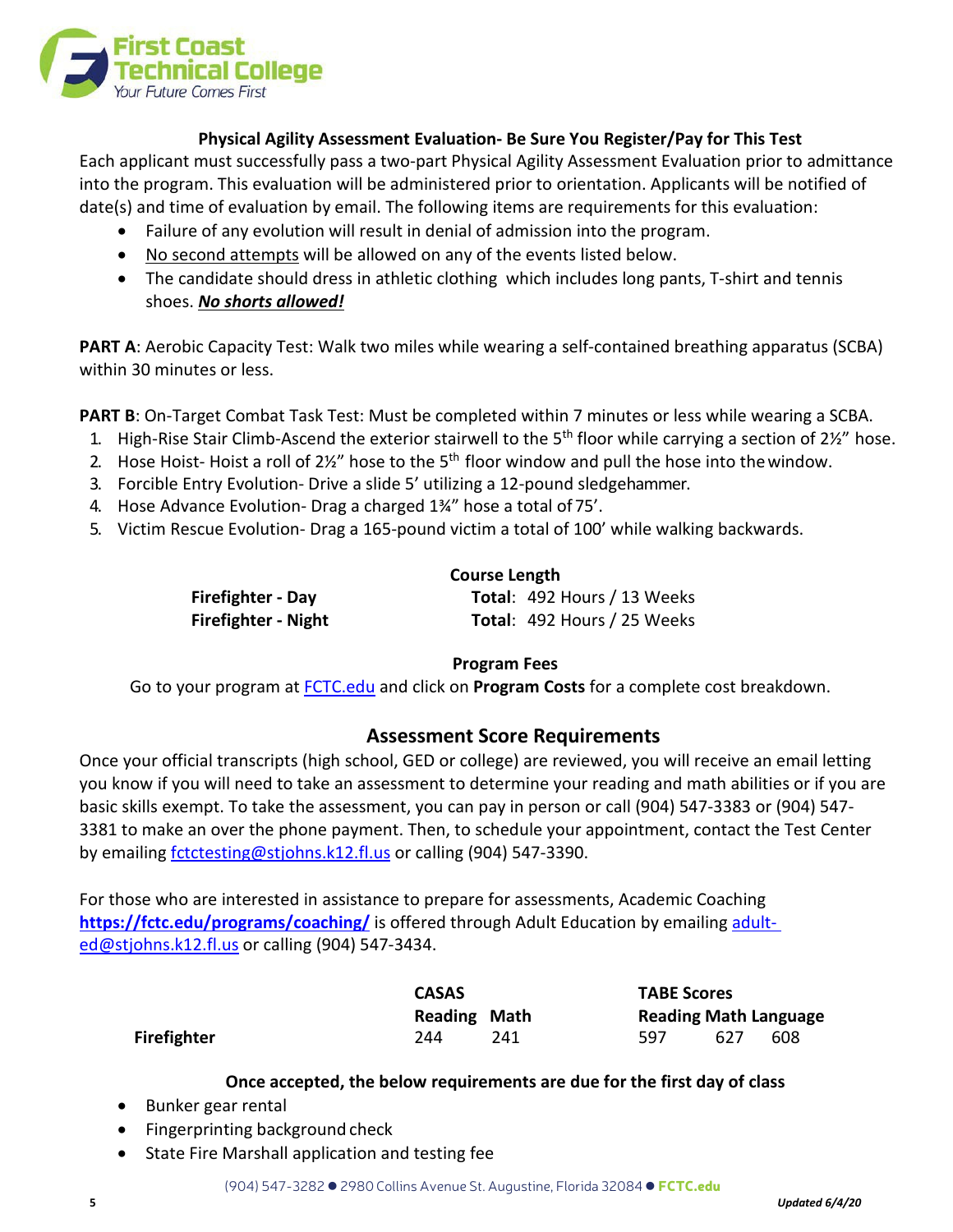

# **Firefighter Application**

|                                                                 | $\Box$ Day Class                                                                                                                                                                                                               |       |                                                                                                                          |  |                    |
|-----------------------------------------------------------------|--------------------------------------------------------------------------------------------------------------------------------------------------------------------------------------------------------------------------------|-------|--------------------------------------------------------------------------------------------------------------------------|--|--------------------|
|                                                                 | $\Box$ Evening Class                                                                                                                                                                                                           |       |                                                                                                                          |  |                    |
|                                                                 | $\Box$ Firefighter II ONLY                                                                                                                                                                                                     |       |                                                                                                                          |  |                    |
|                                                                 | Name and the state of the state of the state of the state of the state of the state of the state of the state of the state of the state of the state of the state of the state of the state of the state of the state of the s |       |                                                                                                                          |  |                    |
|                                                                 | Last                                                                                                                                                                                                                           | First | <b>Full Middle</b>                                                                                                       |  | Maiden/Other Names |
|                                                                 |                                                                                                                                                                                                                                |       |                                                                                                                          |  |                    |
|                                                                 | <b>Street</b>                                                                                                                                                                                                                  |       | Apt/Unit Number                                                                                                          |  | City               |
|                                                                 | County                                                                                                                                                                                                                         |       | State                                                                                                                    |  | Zip                |
|                                                                 |                                                                                                                                                                                                                                |       |                                                                                                                          |  |                    |
|                                                                 |                                                                                                                                                                                                                                |       | Email <u>Communications and the communications</u> and the communications of the communications of the communications of |  |                    |
|                                                                 |                                                                                                                                                                                                                                |       |                                                                                                                          |  |                    |
|                                                                 | Highest Level of Emergency Certification:<br>$\Box$ Medical First Responder $\Box$ EMT $\Box$ Paramedic                                                                                                                        |       |                                                                                                                          |  |                    |
| Are you affiliated with a Fire Department? $\Box$ Yes $\Box$ No |                                                                                                                                                                                                                                |       |                                                                                                                          |  |                    |
|                                                                 |                                                                                                                                                                                                                                |       |                                                                                                                          |  |                    |
|                                                                 |                                                                                                                                                                                                                                |       |                                                                                                                          |  |                    |
|                                                                 | proof that you are either registered or attending a medical course.                                                                                                                                                            |       | List any current or previous fire service or medical training. Please provide proof of medical certification or          |  |                    |
|                                                                 |                                                                                                                                                                                                                                |       |                                                                                                                          |  |                    |

Have you ever been convicted of a crime, found guilty or entered a plea of no-contest to a crime other than a traffic violation?  $\Box$  Yes  $\Box$  No If yes, please explain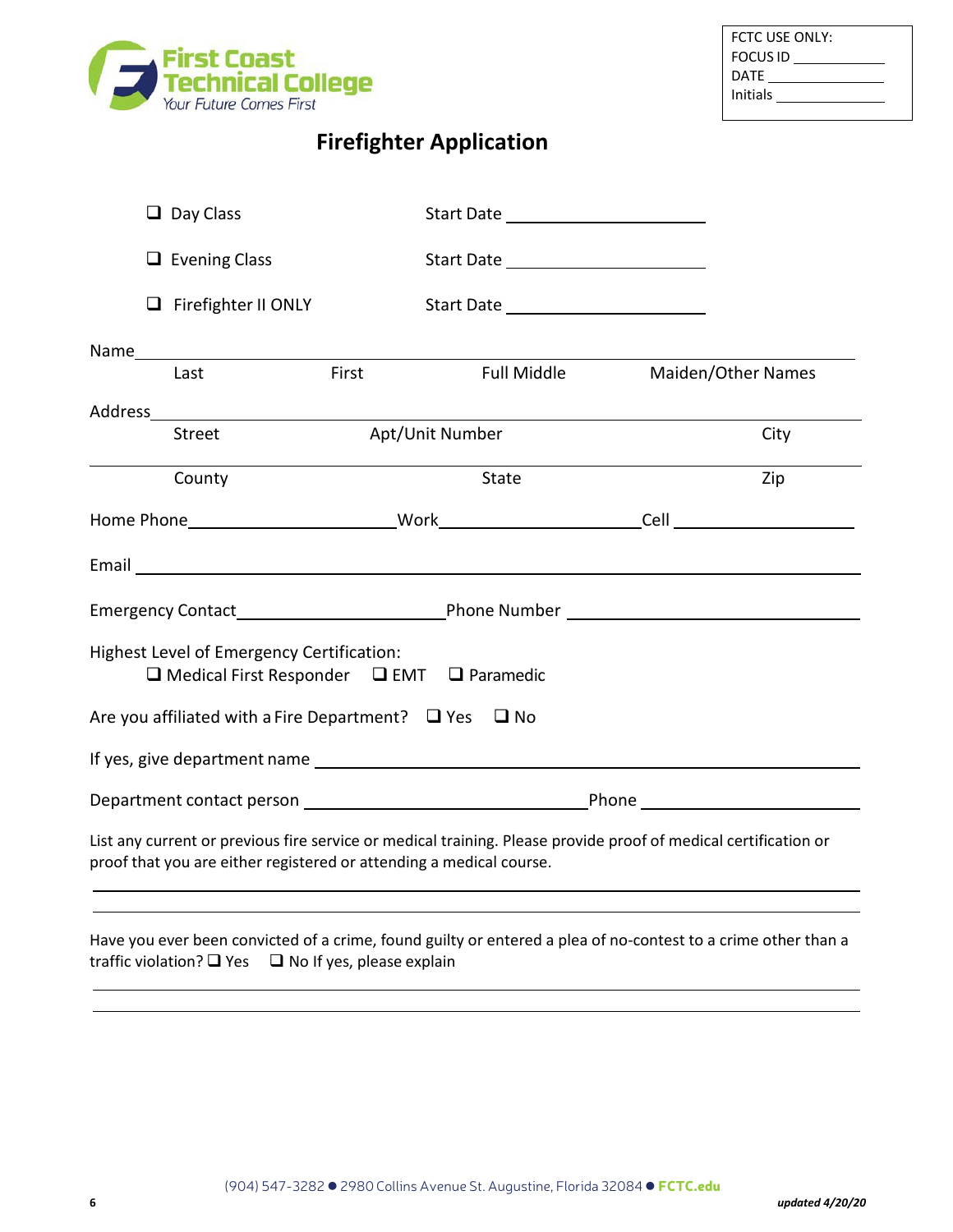I understand that submitting this application does not guarantee admittance into a program and that all application fees are non-refundable. I have been provided the consumer information notice at [http://fctc.edu/consumer/gainful-](http://fctc.edu/consumer/gainful-employment/) [employment/](http://fctc.edu/consumer/gainful-employment/) and campus security report on the FCTC website at [http://fctc.edu/about/safety/.](http://fctc.edu/about/safety/) FCTC will also provide a paper copy of the campus security report upon student request.

The FCTC Student Handbook is located at [http://fctc.edu/students/handbook/.](http://fctc.edu/students/handbook/) I have read the FCTC student handbook and I agree to accept responsibility and will comply with all policies outlined in the FCTC student handbook.

I verify that all information contained in this application is true and correct. I authorize First Coast Technical College to contact former employers and educational institutions listed in this application, and further authorize these employers and educational institutions to release information to officials of First Coast Technical College concerning my performance and progress while under their employ or enrolled in their program(s).

Applicant Print Name

Applicant Signature Date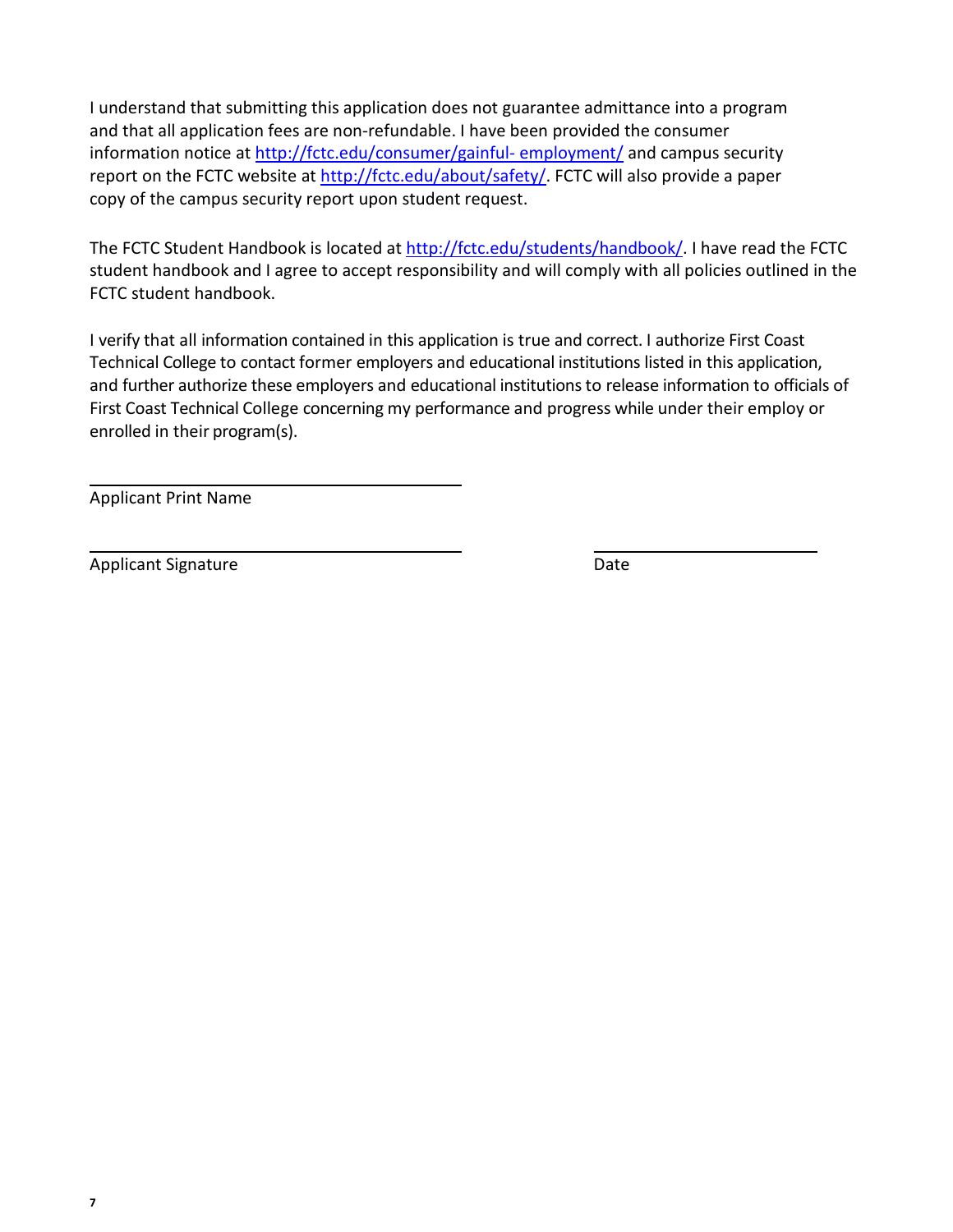

**THE DEPARTMENT OF FINANCIAL SERVICES**

*Division of the State Fire Marshal*

# **MEDICAL EXAMINATION TO DETERMINE FITNESS FOR FIREFIGHTER TRAINING BUREAU OF FIRE STANDARDS AND TRAINING**

**Please print legibly.**

| NAME: LAST             | FIRST | M                    | STUDENT ID                  |
|------------------------|-------|----------------------|-----------------------------|
| <b>TRAINING CENTER</b> |       | <b>EMAIL ADDRESS</b> | <b>CONTACT PHONE NUMBER</b> |

*For the medical professional conducting the examination:* The purpose of this examination is to ensure that the physical, physiological, intellectual, and psychological health of the applicant is suitable for the environment and functions of a firefighter as described on page 2. Authority for this examination is FS 633.34 and is required before an individual starts firefighter training.

This medical examination must be completed by a physician, surgeon, or physician's assistant per ch. 458; or an osteopathic physician, surgeon, or physician's assistant per ch.459; or an advanced registered nurse practitioner per ch. 464.

# **Examination should include but is not limited to:**

| Dermatological system, Cardiovascular system |
|----------------------------------------------|
| Clinical evaluation of 12 lead EKG           |
| Systolic and Diastolic Blood pressure        |
| Respiratory system                           |
| Gastrointestinal system                      |
| Endocrine and metabolic systems              |
| Neurological system                          |
|                                              |

Ears, eyes, nose, mouth, throat Auditory hearing in the pure tone Far visual acuity corrected or uncorrected Peripheral vision Genitourinary system Musculoskeletal system

*For the medical professional conducting the examination to complete***: (Sign in appropriate box)**

**Based on the results of this medical evaluation, the applicant:** 

| Has no pre-existing or current condition, illness, | Has a pre-existing or current condition, illness, |
|----------------------------------------------------|---------------------------------------------------|
| injury or deficiencies. The applicant is medically | injury or deficiency that presents a safety or    |
| fit to engage in firefighter training.             | health risk in the environment or job functions   |
|                                                    | of a firefighter. The applicant is not medically  |
|                                                    | fit for firefighter training.                     |
|                                                    |                                                   |
| Signature                                          | <b>Signature</b>                                  |

# **Completion Required (please print)**

| Name of signature:       | Date signed: |
|--------------------------|--------------|
| Office address:          |              |
| Office telephone number: |              |

DFS-K4-1022 Original Effective Date 9/07/81, Amended Date 01/01/09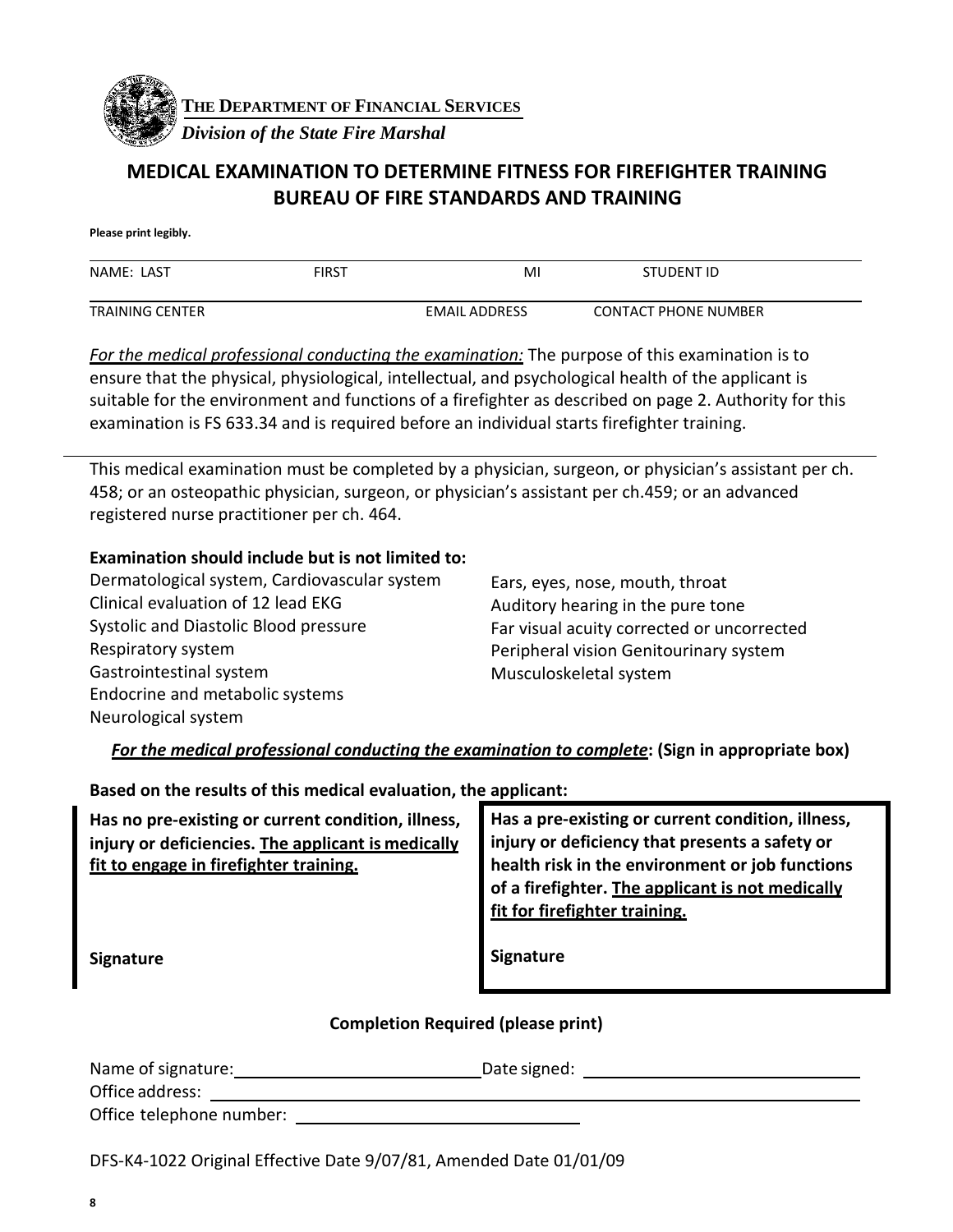## **Essential Job Tasks and Descriptions from NFPA 1582, 2007 edition.**

- 1. Performing firefighting tasks (e.g., hose line operations, extensive crawling, lifting, carrying heavy objects, ventilating roofs or walls using power or hand tools, and forcible entry), rescue operations and other emergency response actions under stressful conditions while wearing personal protective ensembles and self-contained breathing apparatus (SCBA), including working in extremely hot or cold environments for prolonged time periods.
- 2. Wearing an SCBA, which includes a demand valve–type positive-pressure face piece or HEPA filter masks, which requires the ability to tolerate increased respiratoryworkloads.
- 3. Exposure to toxic fumes, irritants, particulates, biological (infectious) and non-biological hazards, and/or heated gases, despite the use of personal protective ensembles and SCBA.
- 4. Climbing six or more flights of stairs while wearing fire protective ensemble weighing at least 50 lbs. or more and carrying equipment/tools weighing an additional 20 to 40lbs.
- 5. Wearing fire protective ensemble that is encapsulating and insulated, which will result in significant fluid loss that frequently progressesto clinical dehydration and can elevate core temperature to levels exceeding 102.2°F (39°C).
- 6. Searching, finding, and rescue-dragging or carrying victims ranging from newborns up to adults weighing over 200 lbs. to safety despite hazardous conditions and low visibility.
- 7. Advancing water-filled 2  $\frac{1}{2}$  diameter hose lines from fire apparatus to occupancy [approximately 150 ft.], which can involve negotiating multiple flights of stairs, ladders, and other obstacles.
- 8. Climbing ladders, operating from heights, walking or crawling in the dark along narrow and uneven surfaces, and operating in proximity to electrical power lines and/or other hazards.
- 9. Unpredictable emergency requirements for prolonged periods of extreme physical exertion without benefit of warm-up, scheduled rest periods, meals, accessto medication(s), or hydration.
- 10. Operating fire apparatus or other vehicles in an emergency mode with emergency lights and sirens.
- 11. Critical, time-sensitive, complex problem solving during physical exertion in stressful,hazardous environments, including hot, dark, tightly enclosed spaces, that is further aggravated by fatigue, flashing lights, sirens, and other distractions.
- 12. Ability to give and comprehend verbal orders while wearing personal protective ensembles and SCBA under conditions of high background noise, poor visibility, and drenching from hose lines and/or fixed protection systems (sprinklers), hear alarm signals, hear and locate the source of calls for assistance from victims or other firefighters.
- 13. Functioning as an integral component of a team, where sudden incapacitation of a member can result in mission failure or in risk of injury or death to civilians or other teammembers.

DFS-K4-1022 DFS-K4-1022 Original Effective Date 9/07/81, Amended Date 01/01/09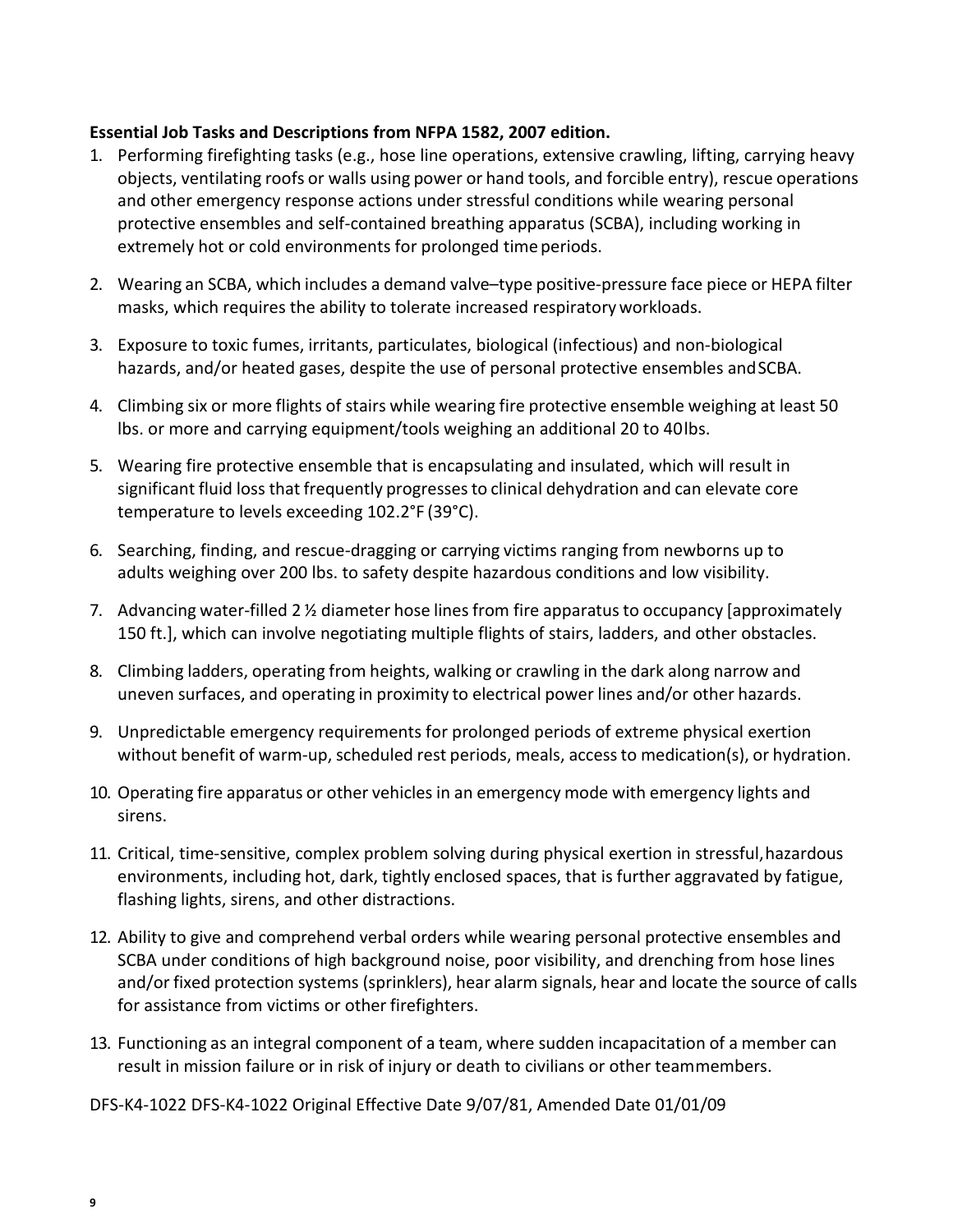# **Tobacco Affidavit**

# **Florida State Statute 633.412 Firefighters; qualifications for certification states:**

*(1) A person applying for certification as a firefighter must: (f) be a nonuser of tobacco or tobacco products for at least 1 year immediately* 

*preceding application, as evidenced by the sworn affidavit of the applicant.*

| Last                          | First           | <b>Full Middle</b>                                                                                                                                                                                                                   | Maiden/Other Names                                                                                                                                                                                                             |            |
|-------------------------------|-----------------|--------------------------------------------------------------------------------------------------------------------------------------------------------------------------------------------------------------------------------------|--------------------------------------------------------------------------------------------------------------------------------------------------------------------------------------------------------------------------------|------------|
|                               |                 | Address and the contract of the contract of the contract of the contract of the contract of the contract of the                                                                                                                      |                                                                                                                                                                                                                                |            |
| Street                        |                 | Apt/Unit Number                                                                                                                                                                                                                      | City                                                                                                                                                                                                                           |            |
| County                        |                 | State                                                                                                                                                                                                                                |                                                                                                                                                                                                                                | Zip        |
|                               |                 |                                                                                                                                                                                                                                      | Contact Phone Contact Phone Contact Phone Contact Phone Contact Phone Contact Phone Contact Phone Contact Phone Contact Phone Contact Phone Contact Phone Contact Phone Contact Phone Contact Phone Contact Phone Contact Phon |            |
| Signature                     |                 |                                                                                                                                                                                                                                      | Date                                                                                                                                                                                                                           |            |
|                               |                 |                                                                                                                                                                                                                                      |                                                                                                                                                                                                                                |            |
|                               |                 |                                                                                                                                                                                                                                      |                                                                                                                                                                                                                                |            |
|                               |                 | <b>NOTARIZED</b>                                                                                                                                                                                                                     |                                                                                                                                                                                                                                |            |
|                               |                 |                                                                                                                                                                                                                                      |                                                                                                                                                                                                                                |            |
|                               |                 |                                                                                                                                                                                                                                      |                                                                                                                                                                                                                                |            |
|                               |                 |                                                                                                                                                                                                                                      |                                                                                                                                                                                                                                |            |
|                               |                 | <u>and the state of the state of the state of the state of the state of the state of the state of the state of the state of the state of the state of the state of the state of the state of the state of the state of the state</u> |                                                                                                                                                                                                                                | personally |
|                               | (month and day) | (year)                                                                                                                                                                                                                               | (Applicant's Name)                                                                                                                                                                                                             |            |
|                               |                 |                                                                                                                                                                                                                                      | appeared before me and provided example and solution of the same state of the same state and solution.                                                                                                                         |            |
|                               |                 |                                                                                                                                                                                                                                      |                                                                                                                                                                                                                                |            |
| <b>STATE OF FLORIDA</b><br>On |                 |                                                                                                                                                                                                                                      | Notary Public Signature                                                                                                                                                                                                        |            |

AFFIX SEAL ABOVE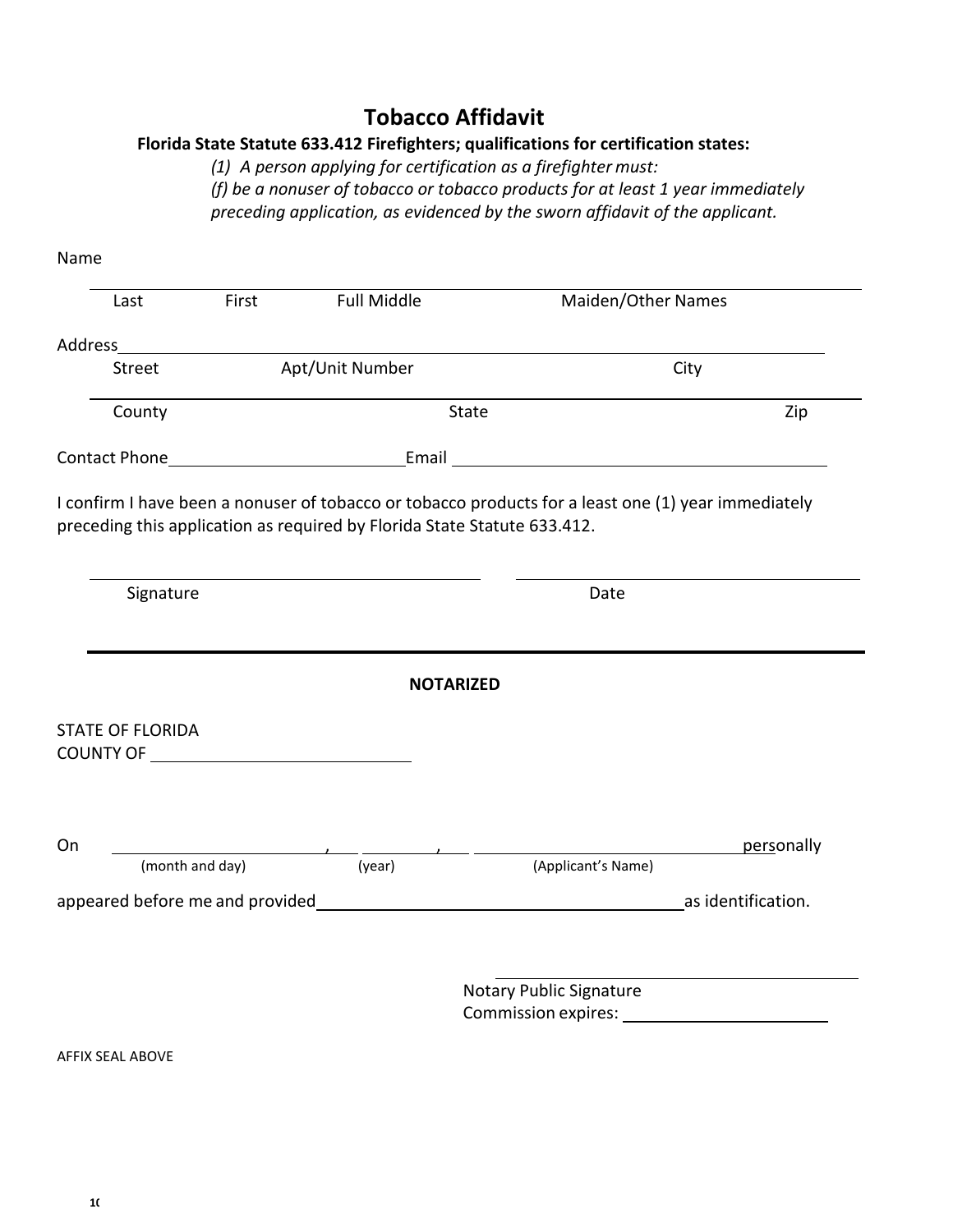

# **Florida Residency Affidavit for Tuition Purposes**

#### THIS SECTION MUST BE COMPLETED IN FULL IF YOU ARE CLAIMING FLORIDA RESIDENCY FOR TUITION PURPOSES PERSUANT F.S. 1009.21

Students who have been established as exempt from paying tuition fees or use Florida Prepaid are exempt from the residency requirement.

| Name of Student                                                                                                                                                                                                                                                                                                                        | Last 4 of SS#                                                                      |
|----------------------------------------------------------------------------------------------------------------------------------------------------------------------------------------------------------------------------------------------------------------------------------------------------------------------------------------|------------------------------------------------------------------------------------|
|                                                                                                                                                                                                                                                                                                                                        |                                                                                    |
|                                                                                                                                                                                                                                                                                                                                        |                                                                                    |
|                                                                                                                                                                                                                                                                                                                                        |                                                                                    |
| (Claimant is the person who is claiming Florida residency, e.g., the student, parent, spouse, or legal guardian)                                                                                                                                                                                                                       |                                                                                    |
| Permanent Legal Address of Claimant [1986] [1986] [1986] [1986] [1986] [1986] [1986] [1986] [1986] [1986] [1986] [1986] [1986] [1986] [1986] [1986] [1986] [1986] [1986] [1986] [1986] [1986] [1986] [1986] [1986] [1986] [198                                                                                                         |                                                                                    |
| Date Claimant Began Establishing Residency in Florida ______________/ ________/                                                                                                                                                                                                                                                        |                                                                                    |
| Students must provide TWO qualifying forms of documentation proving at least 12 consecutive months residency prior to enrollment. Please select TWO<br>qualifying forms of documentation from Tier 1 or ONE from Tier 1 & ONE from Tier 2.<br>Please indicate which required Florida residency supporting documents you are providing: |                                                                                    |
| TIER 1: MUST have at least one from this tier                                                                                                                                                                                                                                                                                          | <b>TIER 2:</b>                                                                     |
| Florida driver license or State of Florida ID card<br>□                                                                                                                                                                                                                                                                                | П.<br>Declaration of domicile in Florida                                           |
| $\Box$<br>Florida voter registration                                                                                                                                                                                                                                                                                                   | □<br>Document evidencing family ties in Florida                                    |
| $\Box$<br>Florida vehicle registration                                                                                                                                                                                                                                                                                                 | Florida professional or occupational<br>◻                                          |
| $\Box$<br>Proof of permanent home in Florida which occupied as primary                                                                                                                                                                                                                                                                 | license                                                                            |
| residence by student of parent/legal guardian (if student is dependent)                                                                                                                                                                                                                                                                | $\Box$<br>Florida incorporation                                                    |
| □<br>Proof of homestead exemption in Florida                                                                                                                                                                                                                                                                                           | □<br>Proof of membership in a Florida-based                                        |
| $\Box$<br>Transcripts from a Florida high school for multiple years, if the Florida<br>high school diploma or GED was earned within the last 12 months                                                                                                                                                                                 | charitable or professional organization<br>□                                       |
| □<br>Proof of permanent full-time employment in Florida for at least 30                                                                                                                                                                                                                                                                | Any other documentation that supports the<br>student's request for resident status |
| hours per week for a 12-month period                                                                                                                                                                                                                                                                                                   | (Examples: utilities bills for 12 months,                                          |
| $\Box$<br>Proof of active duty residing or stationed in Florida                                                                                                                                                                                                                                                                        | lease agreement for 12 months)                                                     |
| Claimant's Driver License                                                                                                                                                                                                                                                                                                              |                                                                                    |
|                                                                                                                                                                                                                                                                                                                                        |                                                                                    |
| Claimant's Voter Registration                                                                                                                                                                                                                                                                                                          |                                                                                    |
|                                                                                                                                                                                                                                                                                                                                        |                                                                                    |
| Claimant's Vehicle Registration                                                                                                                                                                                                                                                                                                        |                                                                                    |
| State Number Number Number Number 2012 12:00 Number 2014 12:00 Number 2014 12:00 Number 2014 12:00 Number 2014                                                                                                                                                                                                                         |                                                                                    |
| Non-U.S. Citizen Only                                                                                                                                                                                                                                                                                                                  |                                                                                    |
|                                                                                                                                                                                                                                                                                                                                        |                                                                                    |

I do hereby swear and affirm that the above-named student meets all requirements indicated in the checked category above for classification as a Florida resident fortuitionpurposes. I understand that a falsestatement in this affidavit willsubject me to penalties for making a false statement pursuant to F.S. 837.06.

**Signature of Claimant** \_ **Date**

*OFFICEUSE ONLY – please ensure copies of residency documents and independent proof if required are attached*

Reviewed by: Date: Approved: YES NO

(904) 547-3282 2980 CollinsAvenue St.Augustine, Florida 32084 FCTC.edu